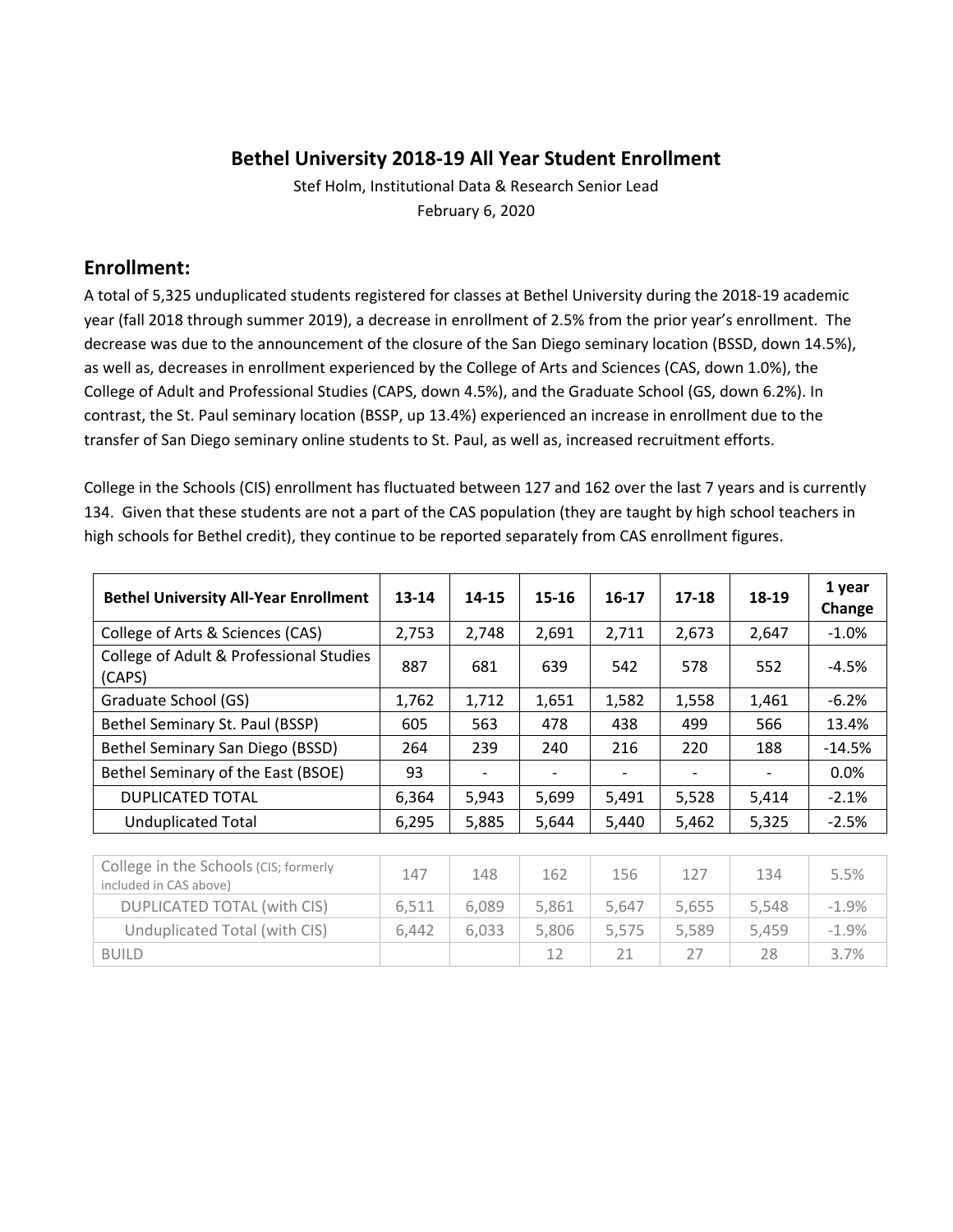Eighty-nine students were enrolled in more than one school, as follows. These students could be enrolled concurrently in more than one school (e.g. "dual enrollment") or sequentially (e.g. finish an undergraduate degree in the fall, and continue to graduate school in the spring).

- 41 students in BSSP and BSSD
- 18 students in CAPS and GS
- 17 students in CAS and GS
- 4 students in CAS and CAPS
- 4 students in CAPS and BSSP
- 3 students in CAS and BSSP
- 2 students in GS and BSSP

Total duplicated enrollment at Bethel University for 2018‐19 was 5,414. (This counts each student once for each school in which they were enrolled).

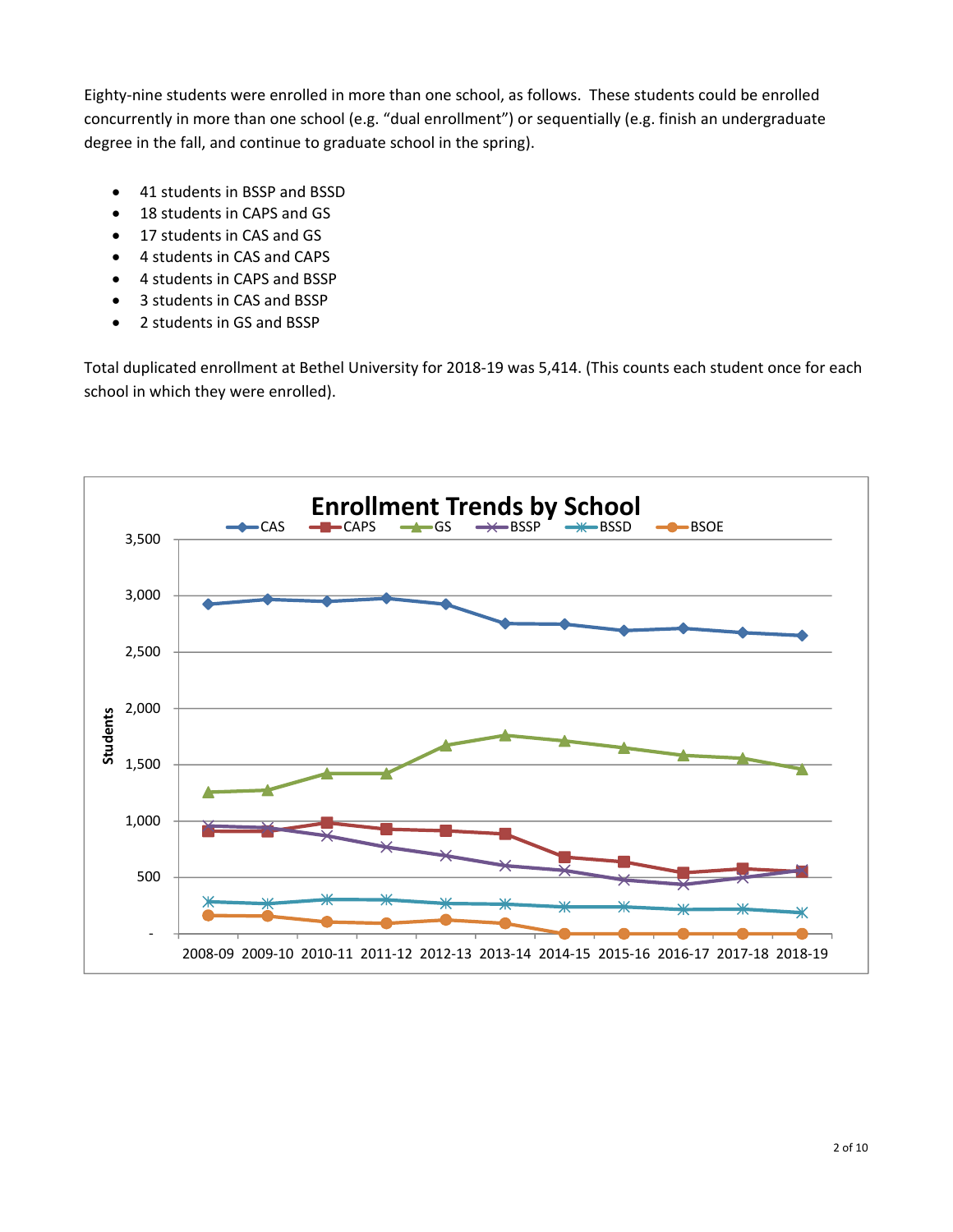# **Gender:**

Gender balance for 2018‐19 was 62.1% female, up from 60.6% female the year before. While CAS, CAPS and GS showed small increases in the number of enrolled females, BSSP females experienced a large increase from 32.2% of the population to 41.0%, while BSSD females experienced a smaller increase from 46.4% of the population to 48.9%.



# **Age:**

CAS continues to maintain a median age of 20, with about 97% of students being under the age of 25. Median ages for the remainder of the schools are in the mid to upper 30's. At a median age of 34 (down from 35 in the previous year), GS is the site with the youngest population after CAS.

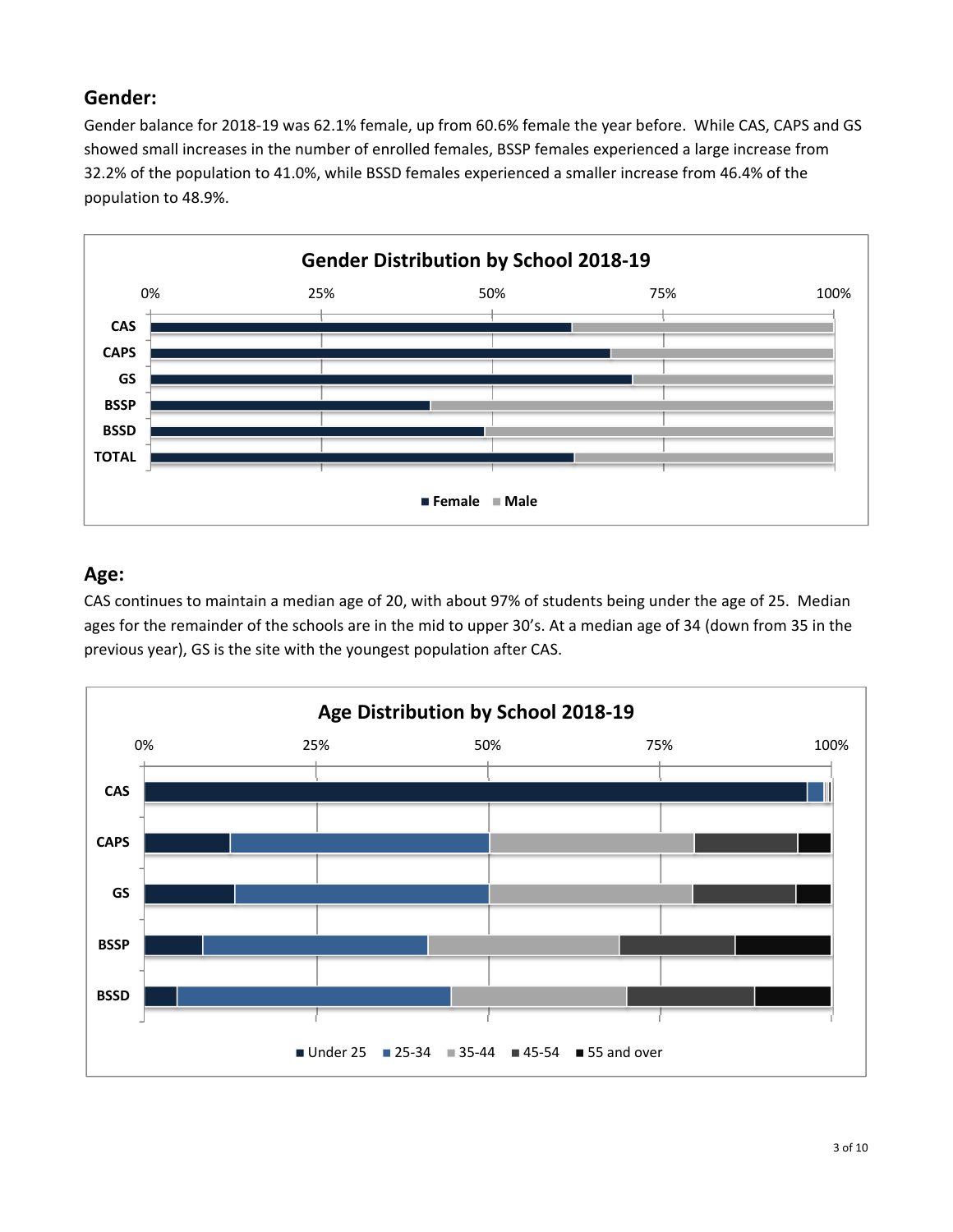# **Race/Ethnicity:**

The percent of students of color at all Bethel schools increased in 2018‐19 to a new high of 20.9% of students with a known race/ethnicity (excluding non-resident aliens). This is the eleventh straight year of incremental increases in this percentage.



The overall increase in racial and ethnic diversity at the university (excluding non-resident aliens) was driven by increases in CAS (up from 15.8% to 16.7%), BSSP (up from 24.8% to 28.8%), and BSSD (up from 50.5% to 52.4%). CAS diversity displayed another increase, growing from 15.8% to 16.7% largely attributed to the continuation of the ActSix program and the strong retention of its participants.

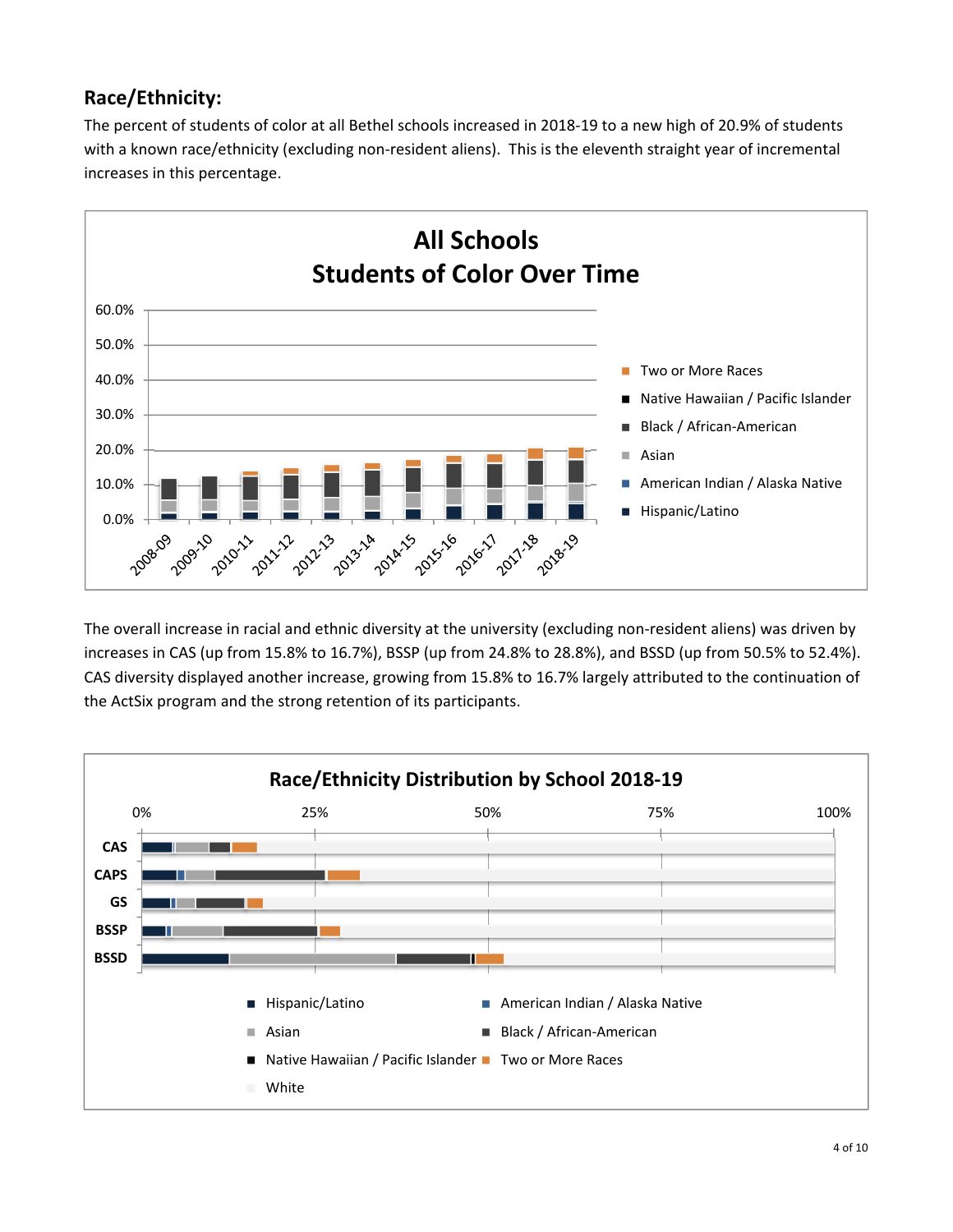# **Credit Levels:**

Total registered credits for the entire university fell 1.0% from the prior year. CAPS experienced a 4.7% decrease in credits after experiencing a 6.6% increase in credits the previous year. In CAS, the decrease in registered credits was driven primarily by a marginally decreased enrollment, with average credits per student remaining stable. BSSP's median credit level decreased to 9 from 12 and the overall registered credits were 1.9% higher than the previous year. BSSD saw the median credit levels per student remain at 12.0. The average per enrolled student marginally decreased from 13.1 to 12.9.<sup>\*</sup> There was a decrease in overall credits at the seminary due to the decrease in enrollment at BSSD, even though the average number of credits per student increased.



Please note that zero credit students are most often SMEP (music) students in CAS and either master's thesis or doctrinal dissertation continuation students in GS, BSSP and BSSD.

Note: for comparison purposes, quarter credits used prior to 2013-14 in the seminary have been converted to semester equivalents.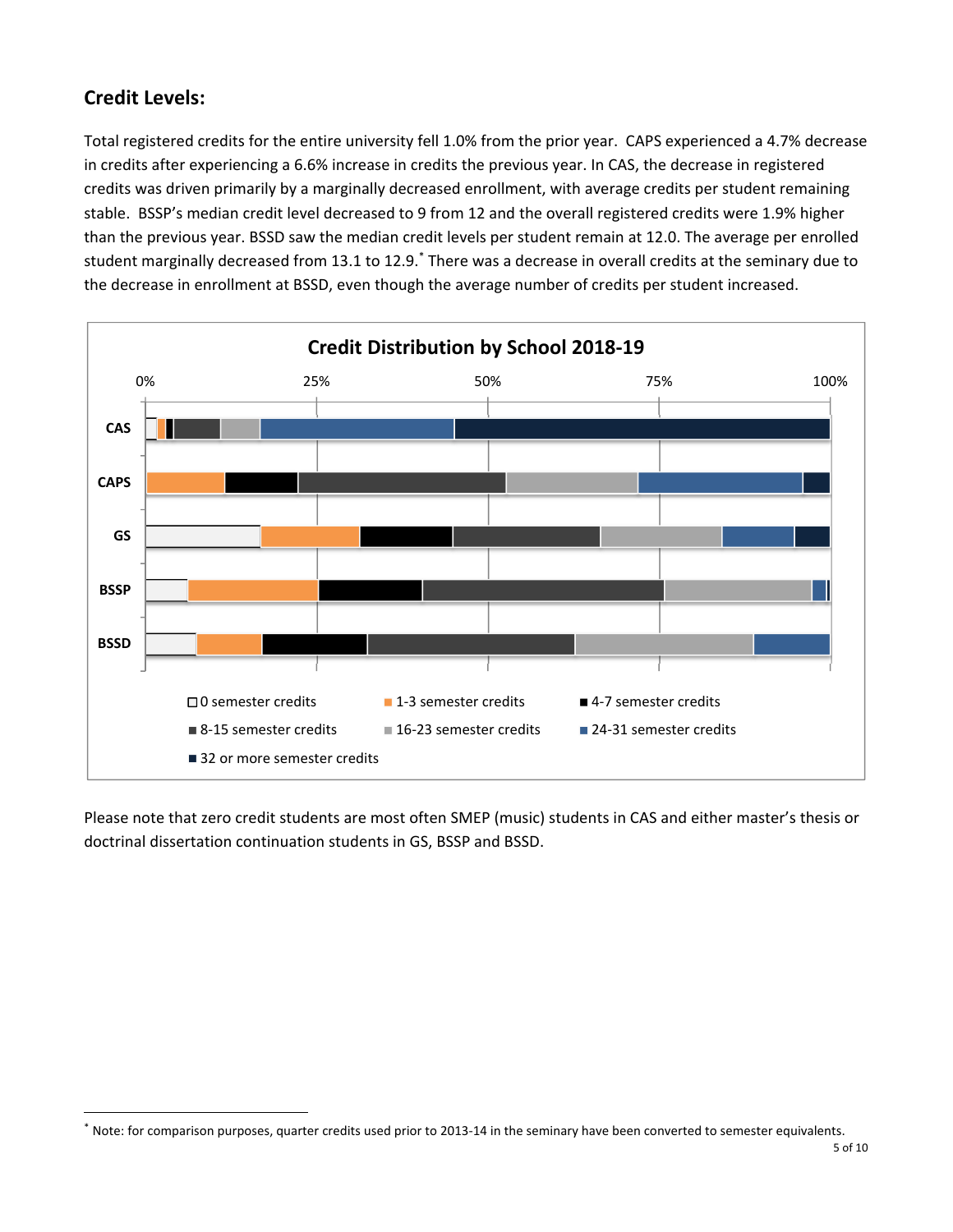# **State and Country:**

In 2018‐19, Bethel University enrolled students from 47 states (all except New Hampshire, Vermont, Wyoming and D.C.), and 22 foreign countries. The state with the largest contingent of Bethel students continues to be Minnesota (75% of all enrollment), followed by California (4.9%), Wisconsin (4.5%), Iowa (1.8%), and Illinois (1.3%), with similar percentages to prior years in these states.



#### **Number of Students Enrolled by State – All Schools**

### **Marital Status:**

Marital status is no longer thoroughly collected and recorded for a majority of Bethel University students with increasing unknown statuses in CAS, CAPS and GS. Detail can be found in the appendix of this report.

### **Denomination:**

The percentage of Bethel University students affiliated with Converge Worldwide remained similar to 2017‐18, increasing from 10.1% to 10.5% in 2018‐19. While there has been a 10‐year trend downward from nearly 25% in 2007‐08, there is evidence we have reached a plateau. Some of the drop may be attributed to the fact students do not necessarily know the denomination of the church they attend. Affiliation with Lutheran and Catholic denominations has now surpassed that of Converge Worldwide, with 19.0% identifying as Lutheran and 11.1% identifying as Catholic. However, the total number of students who identify as "Baptist" is 23.5%.

#### **Note:**

Additional data and graphs for all of the above categories, including longitudinal data back to the 2003‐04 academic year, is in a separate Excel document, available upon request.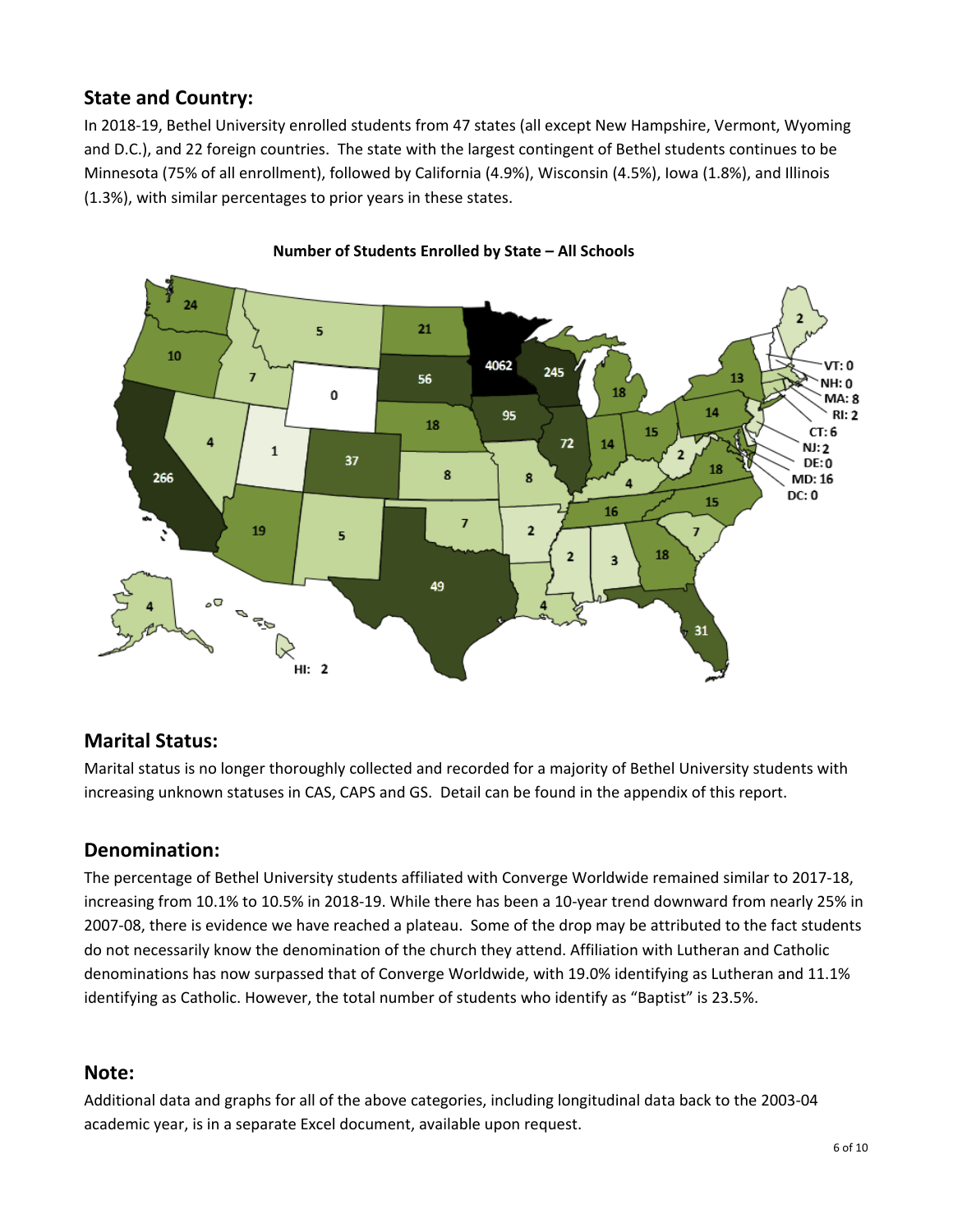# **Appendix – Data Detail for 2018‐19:**

|                         | <b>CASI</b> | <b>CAPS</b> | <b>GSI</b>  | <b>BSSP</b> | <b>BSSDI</b> | <b>TOTAL</b> |  |
|-------------------------|-------------|-------------|-------------|-------------|--------------|--------------|--|
|                         |             |             |             |             |              |              |  |
| <b>TOTAL Enrollment</b> | 2647        | 552         | <b>1461</b> | 566         | 188          | 5414         |  |
|                         |             |             |             |             |              |              |  |
| <b>TOTAL Enrollment</b> |             |             |             |             |              |              |  |
| Unduplicated            |             |             |             |             |              | 5325         |  |

|                  | <b>CASI</b> |             |            |             |             |              |  |
|------------------|-------------|-------------|------------|-------------|-------------|--------------|--|
| <b>IGENDER</b>   | (minus CIS) | <b>CAPS</b> | <b>GSI</b> | <b>BSSP</b> | <b>BSSD</b> | <b>TOTAL</b> |  |
| Female           | 1633        | 372         | 1031       | 232         | 92          | 3360         |  |
| Percent of Total | 61.69%      | 67.39%      | 70.57%     | 40.99%      | 48.94%      | 62.06%       |  |
| Male             | 1014        | 180         | 430        | 334         | 96          | 2054         |  |
| Percent of Total | 38.31%      | 32.61%      | 29.43%     | 59.01%      | 51.06%      | 37.94%       |  |
|                  |             |             |            |             |             |              |  |
| <b>TOTAL</b>     | 2647        | 552         | 1461       | 566         | <b>188</b>  | 5414         |  |

|                       | <b>CAS</b>  |                |            |             |                 |              |       |
|-----------------------|-------------|----------------|------------|-------------|-----------------|--------------|-------|
| <b>MARITAL STATUS</b> | (minus CIS) | <b>CAPS</b>    | <b>GSI</b> | <b>BSSP</b> | <b>BSSD</b>     | <b>TOTAL</b> |       |
| Single                | 207         | 35             | 127        | 77          | 55              | 501          | 44.3% |
| Married               | 60          | 41             | 232        | 186         | 86              | 605          | 53.5% |
| Divorced/Separated    | ∍           | $\overline{2}$ | 6          | 6           |                 | 23           | 2.0%  |
| <b>Widowed</b>        | 0           |                |            |             |                 | 2            | 0.2%  |
|                       |             |                |            |             |                 |              |       |
| <b>TOTAL Known</b>    | 269         | 78             | <b>365</b> | 270         | 149             | 1131         |       |
|                       |             |                |            |             |                 |              |       |
| Unknown               | 2378        | 474            | 1096       | 296         | 39 <sup>°</sup> | 4283         |       |
|                       |             |                |            |             |                 |              |       |

|                         | <b>CAS</b>  |             |           |                |             |              |       |
|-------------------------|-------------|-------------|-----------|----------------|-------------|--------------|-------|
| AGE (as of Jan 1, 2019) | (minus CIS) | <b>CAPS</b> | <b>GS</b> | <b>BSSP</b>    | <b>BSSD</b> | <b>TOTAL</b> |       |
| Mean                    | 20.5        | 35.8        | 35.7      | 39.3           | 38.7        | 29.8         |       |
| Median                  | 20          | 34          | 34        | 37             | 37          | 25           |       |
|                         |             |             |           |                |             |              |       |
| Under 25                | 2548        | 69          | 192       | 48             | 9           | 2866         | 53.1% |
| $25 - 34$               | 65          | 208         | 539       | 185            | 75          | 1072         | 19.9% |
| $35 - 44$               | 11          | 164         | 431       | 157            | 48          | 811          | 15.0% |
| 45-54                   | 6           | 83          | 219       | 95             | 35          | 438          | 8.1%  |
| 55 and over             | 11          | 27          | 75        | 79             | 21          | 213          | 3.9%  |
|                         |             |             |           |                |             |              |       |
| <b>TOTAL Known age</b>  | 2641        | 551         | 1456      | 564            | 188         | 5400         |       |
|                         |             |             |           |                |             |              |       |
| Unknown                 | 6           | 1           | 5         | $\overline{2}$ | $\Omega$    | 14           |       |
|                         |             |             |           |                |             |              |       |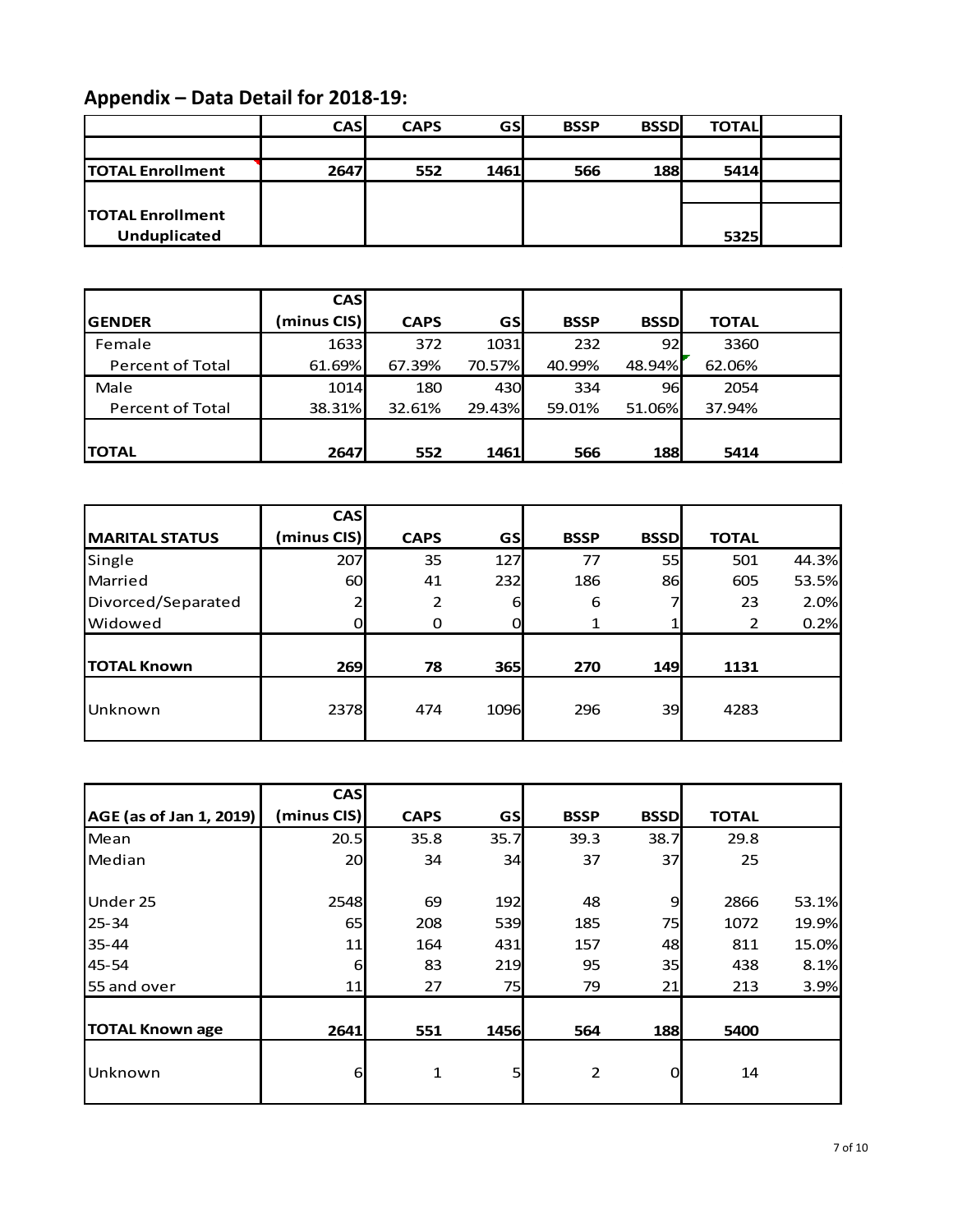| 161<br>14<br>63<br>9<br>321<br>10.5%<br>Converge Worldwide (BGC)<br>74<br>59<br>402<br>256<br>38<br>38<br>$11\,$<br>Other Baptist (sub total)<br>13.1%<br>99<br>12<br>23<br>16<br>154<br>American<br>4<br>52<br>0<br>67<br>Conservative<br>6<br>2<br>7<br>$\mathbf 0$<br>0<br>0<br>0<br>G.A.R.B<br>0<br>0<br>7<br>Independent<br>51<br>12<br>10<br>1<br>81<br>North American<br>41<br>7<br>0<br>51<br>2<br>1<br>Other<br>11<br>10<br>3<br>30<br>1.0%<br>4<br>2<br>$\overline{2}$<br>Southern<br>$\overline{2}$<br>5<br>6<br>4<br>19<br>0.6%<br>Assembly of God<br>119<br>18<br>38<br>25<br>6<br>206<br>6.7%<br>Catholic<br>172<br>28<br>134<br>340<br>11.1%<br>3<br>3<br>38<br>5<br>30<br>19<br>4<br>96<br>3.1%<br>Christian & Missionary Alliance<br>10<br>190<br>Covenant<br>113<br>36<br>28<br>3<br>6.2%<br>213<br>22<br>61<br>33<br>6<br>335<br>10.9%<br>Evangelical Free<br>317<br>44<br>38<br>5<br>582<br>19.0%<br>Lutheran<br>178<br>0<br>$\overline{2}$<br>1<br>1<br>0<br>4<br>0.1%<br>Mennonite<br>26<br>9<br>21<br>10<br>0<br>Methodist<br>66<br>2.2%<br>22<br>9<br>21<br>46<br>160<br>5.2%<br>Non-Denominational<br>62<br>19<br>9<br>12<br>15<br>72<br>2.3%<br>Presbyterian<br>17<br>49<br>294<br>9.6%<br>Other Protestant<br>111<br>26<br>80<br>28<br>0<br>0.0%<br>Jewish<br>0<br>0<br>0<br>0<br>0<br><b>Buddhist</b><br>$\mathbf 0$<br>0<br>0.0%<br>0<br>0<br>0<br>0<br>1568<br>232<br>735<br>379<br>154<br>3068<br><b>TOTAL Known Denomination</b><br>1079<br>320<br>726<br>34<br>Unknown<br>187<br>2346<br><b>RACE/ETHNICITY</b><br>53<br>232<br>4.6%<br>Hispanic/Latino<br>114<br>26<br>18<br>21<br>8<br>6<br>4<br>28<br>American Indian / Alaska Native<br>10<br>0<br>Asian<br>126<br>22<br>40<br>262<br>36<br>38<br>82<br>Black / African-American<br>80<br>91<br>70<br>341<br>18<br>$\mathbf{1}$<br>Native Hawaiian / Pacific Islander<br>з<br>$\mathbf{1}$<br>9<br>3<br>1<br>96<br>25<br>Two or More Races<br>16<br>175<br>31<br>7<br>20<br>12<br>Non-Resident Alien<br>4<br>31<br>79<br>12<br>447<br>166<br>255<br>159<br>99<br>1126<br>Sub-Total<br>2127<br>350<br>1050<br>364<br>79<br>3970<br>White<br>2574<br>516<br>523<br>178<br><b>TOTAL Known Ethnicity</b><br>1305<br>5096<br>17.4%<br>19.5%<br>30.4%<br>55.6%<br>32.2%<br>22.1%<br>73<br>Unknown<br>36<br>156<br>43<br>10<br>318<br><b>ENROLLMENT</b><br><b>Total Registered Semester Credits</b><br>for Year (Quarter Credits converted<br>17335<br>5369<br>78214<br>8473<br>2245<br>111636<br>to Semester Credits)<br><b>Median Credit Load</b><br>32<br>15<br>12<br>9<br>19<br>12<br>Avg. per enrolled student<br>30.1<br>15.4<br>14.3<br>10.1<br>12.9<br>20.0<br>Duplicated<br>Unduplicated<br>Number of students who registered for:<br>32 or more semester credits<br>1453<br>22<br>76<br>3<br>1540<br>0<br>1554<br>$24 - 31$<br>751<br>12<br>1055<br>133<br>155<br>1072<br>21<br>16-23<br>106<br>122<br>688<br>665<br>152<br>259<br>49<br>57<br>922<br>182<br>168<br>315<br>200<br>895<br>$4 - 7$<br>59<br>86<br>404<br>398<br>31<br>199<br>29<br>33<br>432<br>$1 - 3$<br>63<br>211<br>108<br>18<br>433<br>35<br>0<br>45<br>246<br>14<br>341<br>$\mathbf{1}$<br>2647<br>1461<br>5414<br>552<br>566<br>188<br>5325 | <b>DENOMINATION</b>            | CAS | <b>CAPS</b> | GS | <b>BSSP</b> | <b>BSSD</b> | <b>TOTAL</b> |       |
|---------------------------------------------------------------------------------------------------------------------------------------------------------------------------------------------------------------------------------------------------------------------------------------------------------------------------------------------------------------------------------------------------------------------------------------------------------------------------------------------------------------------------------------------------------------------------------------------------------------------------------------------------------------------------------------------------------------------------------------------------------------------------------------------------------------------------------------------------------------------------------------------------------------------------------------------------------------------------------------------------------------------------------------------------------------------------------------------------------------------------------------------------------------------------------------------------------------------------------------------------------------------------------------------------------------------------------------------------------------------------------------------------------------------------------------------------------------------------------------------------------------------------------------------------------------------------------------------------------------------------------------------------------------------------------------------------------------------------------------------------------------------------------------------------------------------------------------------------------------------------------------------------------------------------------------------------------------------------------------------------------------------------------------------------------------------------------------------------------------------------------------------------------------------------------------------------------------------------------------------------------------------------------------------------------------------------------------------------------------------------------------------------------------------------------------------------------------------------------------------------------------------------------------------------------------------------------------------------------------------------------------------------------------------------------------------------------------------------------------------------------------------------------------------------------------------------------------------------------------------------------------------------------------------------------------------------------------------------------------------------------------------------------------------------------------------------------------------------------------------------------------------------------------------------------------------------------|--------------------------------|-----|-------------|----|-------------|-------------|--------------|-------|
|                                                                                                                                                                                                                                                                                                                                                                                                                                                                                                                                                                                                                                                                                                                                                                                                                                                                                                                                                                                                                                                                                                                                                                                                                                                                                                                                                                                                                                                                                                                                                                                                                                                                                                                                                                                                                                                                                                                                                                                                                                                                                                                                                                                                                                                                                                                                                                                                                                                                                                                                                                                                                                                                                                                                                                                                                                                                                                                                                                                                                                                                                                                                                                                                         |                                |     |             |    |             |             |              |       |
|                                                                                                                                                                                                                                                                                                                                                                                                                                                                                                                                                                                                                                                                                                                                                                                                                                                                                                                                                                                                                                                                                                                                                                                                                                                                                                                                                                                                                                                                                                                                                                                                                                                                                                                                                                                                                                                                                                                                                                                                                                                                                                                                                                                                                                                                                                                                                                                                                                                                                                                                                                                                                                                                                                                                                                                                                                                                                                                                                                                                                                                                                                                                                                                                         |                                |     |             |    |             |             |              |       |
|                                                                                                                                                                                                                                                                                                                                                                                                                                                                                                                                                                                                                                                                                                                                                                                                                                                                                                                                                                                                                                                                                                                                                                                                                                                                                                                                                                                                                                                                                                                                                                                                                                                                                                                                                                                                                                                                                                                                                                                                                                                                                                                                                                                                                                                                                                                                                                                                                                                                                                                                                                                                                                                                                                                                                                                                                                                                                                                                                                                                                                                                                                                                                                                                         |                                |     |             |    |             |             |              | 5.0%  |
|                                                                                                                                                                                                                                                                                                                                                                                                                                                                                                                                                                                                                                                                                                                                                                                                                                                                                                                                                                                                                                                                                                                                                                                                                                                                                                                                                                                                                                                                                                                                                                                                                                                                                                                                                                                                                                                                                                                                                                                                                                                                                                                                                                                                                                                                                                                                                                                                                                                                                                                                                                                                                                                                                                                                                                                                                                                                                                                                                                                                                                                                                                                                                                                                         |                                |     |             |    |             |             |              | 2.2%  |
|                                                                                                                                                                                                                                                                                                                                                                                                                                                                                                                                                                                                                                                                                                                                                                                                                                                                                                                                                                                                                                                                                                                                                                                                                                                                                                                                                                                                                                                                                                                                                                                                                                                                                                                                                                                                                                                                                                                                                                                                                                                                                                                                                                                                                                                                                                                                                                                                                                                                                                                                                                                                                                                                                                                                                                                                                                                                                                                                                                                                                                                                                                                                                                                                         |                                |     |             |    |             |             |              | 0.0%  |
|                                                                                                                                                                                                                                                                                                                                                                                                                                                                                                                                                                                                                                                                                                                                                                                                                                                                                                                                                                                                                                                                                                                                                                                                                                                                                                                                                                                                                                                                                                                                                                                                                                                                                                                                                                                                                                                                                                                                                                                                                                                                                                                                                                                                                                                                                                                                                                                                                                                                                                                                                                                                                                                                                                                                                                                                                                                                                                                                                                                                                                                                                                                                                                                                         |                                |     |             |    |             |             |              | 2.6%  |
|                                                                                                                                                                                                                                                                                                                                                                                                                                                                                                                                                                                                                                                                                                                                                                                                                                                                                                                                                                                                                                                                                                                                                                                                                                                                                                                                                                                                                                                                                                                                                                                                                                                                                                                                                                                                                                                                                                                                                                                                                                                                                                                                                                                                                                                                                                                                                                                                                                                                                                                                                                                                                                                                                                                                                                                                                                                                                                                                                                                                                                                                                                                                                                                                         |                                |     |             |    |             |             |              | 1.7%  |
|                                                                                                                                                                                                                                                                                                                                                                                                                                                                                                                                                                                                                                                                                                                                                                                                                                                                                                                                                                                                                                                                                                                                                                                                                                                                                                                                                                                                                                                                                                                                                                                                                                                                                                                                                                                                                                                                                                                                                                                                                                                                                                                                                                                                                                                                                                                                                                                                                                                                                                                                                                                                                                                                                                                                                                                                                                                                                                                                                                                                                                                                                                                                                                                                         |                                |     |             |    |             |             |              |       |
|                                                                                                                                                                                                                                                                                                                                                                                                                                                                                                                                                                                                                                                                                                                                                                                                                                                                                                                                                                                                                                                                                                                                                                                                                                                                                                                                                                                                                                                                                                                                                                                                                                                                                                                                                                                                                                                                                                                                                                                                                                                                                                                                                                                                                                                                                                                                                                                                                                                                                                                                                                                                                                                                                                                                                                                                                                                                                                                                                                                                                                                                                                                                                                                                         |                                |     |             |    |             |             |              |       |
|                                                                                                                                                                                                                                                                                                                                                                                                                                                                                                                                                                                                                                                                                                                                                                                                                                                                                                                                                                                                                                                                                                                                                                                                                                                                                                                                                                                                                                                                                                                                                                                                                                                                                                                                                                                                                                                                                                                                                                                                                                                                                                                                                                                                                                                                                                                                                                                                                                                                                                                                                                                                                                                                                                                                                                                                                                                                                                                                                                                                                                                                                                                                                                                                         |                                |     |             |    |             |             |              |       |
|                                                                                                                                                                                                                                                                                                                                                                                                                                                                                                                                                                                                                                                                                                                                                                                                                                                                                                                                                                                                                                                                                                                                                                                                                                                                                                                                                                                                                                                                                                                                                                                                                                                                                                                                                                                                                                                                                                                                                                                                                                                                                                                                                                                                                                                                                                                                                                                                                                                                                                                                                                                                                                                                                                                                                                                                                                                                                                                                                                                                                                                                                                                                                                                                         |                                |     |             |    |             |             |              |       |
|                                                                                                                                                                                                                                                                                                                                                                                                                                                                                                                                                                                                                                                                                                                                                                                                                                                                                                                                                                                                                                                                                                                                                                                                                                                                                                                                                                                                                                                                                                                                                                                                                                                                                                                                                                                                                                                                                                                                                                                                                                                                                                                                                                                                                                                                                                                                                                                                                                                                                                                                                                                                                                                                                                                                                                                                                                                                                                                                                                                                                                                                                                                                                                                                         |                                |     |             |    |             |             |              |       |
|                                                                                                                                                                                                                                                                                                                                                                                                                                                                                                                                                                                                                                                                                                                                                                                                                                                                                                                                                                                                                                                                                                                                                                                                                                                                                                                                                                                                                                                                                                                                                                                                                                                                                                                                                                                                                                                                                                                                                                                                                                                                                                                                                                                                                                                                                                                                                                                                                                                                                                                                                                                                                                                                                                                                                                                                                                                                                                                                                                                                                                                                                                                                                                                                         |                                |     |             |    |             |             |              |       |
|                                                                                                                                                                                                                                                                                                                                                                                                                                                                                                                                                                                                                                                                                                                                                                                                                                                                                                                                                                                                                                                                                                                                                                                                                                                                                                                                                                                                                                                                                                                                                                                                                                                                                                                                                                                                                                                                                                                                                                                                                                                                                                                                                                                                                                                                                                                                                                                                                                                                                                                                                                                                                                                                                                                                                                                                                                                                                                                                                                                                                                                                                                                                                                                                         |                                |     |             |    |             |             |              |       |
|                                                                                                                                                                                                                                                                                                                                                                                                                                                                                                                                                                                                                                                                                                                                                                                                                                                                                                                                                                                                                                                                                                                                                                                                                                                                                                                                                                                                                                                                                                                                                                                                                                                                                                                                                                                                                                                                                                                                                                                                                                                                                                                                                                                                                                                                                                                                                                                                                                                                                                                                                                                                                                                                                                                                                                                                                                                                                                                                                                                                                                                                                                                                                                                                         |                                |     |             |    |             |             |              |       |
|                                                                                                                                                                                                                                                                                                                                                                                                                                                                                                                                                                                                                                                                                                                                                                                                                                                                                                                                                                                                                                                                                                                                                                                                                                                                                                                                                                                                                                                                                                                                                                                                                                                                                                                                                                                                                                                                                                                                                                                                                                                                                                                                                                                                                                                                                                                                                                                                                                                                                                                                                                                                                                                                                                                                                                                                                                                                                                                                                                                                                                                                                                                                                                                                         |                                |     |             |    |             |             |              |       |
|                                                                                                                                                                                                                                                                                                                                                                                                                                                                                                                                                                                                                                                                                                                                                                                                                                                                                                                                                                                                                                                                                                                                                                                                                                                                                                                                                                                                                                                                                                                                                                                                                                                                                                                                                                                                                                                                                                                                                                                                                                                                                                                                                                                                                                                                                                                                                                                                                                                                                                                                                                                                                                                                                                                                                                                                                                                                                                                                                                                                                                                                                                                                                                                                         |                                |     |             |    |             |             |              |       |
|                                                                                                                                                                                                                                                                                                                                                                                                                                                                                                                                                                                                                                                                                                                                                                                                                                                                                                                                                                                                                                                                                                                                                                                                                                                                                                                                                                                                                                                                                                                                                                                                                                                                                                                                                                                                                                                                                                                                                                                                                                                                                                                                                                                                                                                                                                                                                                                                                                                                                                                                                                                                                                                                                                                                                                                                                                                                                                                                                                                                                                                                                                                                                                                                         |                                |     |             |    |             |             |              |       |
|                                                                                                                                                                                                                                                                                                                                                                                                                                                                                                                                                                                                                                                                                                                                                                                                                                                                                                                                                                                                                                                                                                                                                                                                                                                                                                                                                                                                                                                                                                                                                                                                                                                                                                                                                                                                                                                                                                                                                                                                                                                                                                                                                                                                                                                                                                                                                                                                                                                                                                                                                                                                                                                                                                                                                                                                                                                                                                                                                                                                                                                                                                                                                                                                         |                                |     |             |    |             |             |              |       |
|                                                                                                                                                                                                                                                                                                                                                                                                                                                                                                                                                                                                                                                                                                                                                                                                                                                                                                                                                                                                                                                                                                                                                                                                                                                                                                                                                                                                                                                                                                                                                                                                                                                                                                                                                                                                                                                                                                                                                                                                                                                                                                                                                                                                                                                                                                                                                                                                                                                                                                                                                                                                                                                                                                                                                                                                                                                                                                                                                                                                                                                                                                                                                                                                         |                                |     |             |    |             |             |              |       |
|                                                                                                                                                                                                                                                                                                                                                                                                                                                                                                                                                                                                                                                                                                                                                                                                                                                                                                                                                                                                                                                                                                                                                                                                                                                                                                                                                                                                                                                                                                                                                                                                                                                                                                                                                                                                                                                                                                                                                                                                                                                                                                                                                                                                                                                                                                                                                                                                                                                                                                                                                                                                                                                                                                                                                                                                                                                                                                                                                                                                                                                                                                                                                                                                         |                                |     |             |    |             |             |              |       |
|                                                                                                                                                                                                                                                                                                                                                                                                                                                                                                                                                                                                                                                                                                                                                                                                                                                                                                                                                                                                                                                                                                                                                                                                                                                                                                                                                                                                                                                                                                                                                                                                                                                                                                                                                                                                                                                                                                                                                                                                                                                                                                                                                                                                                                                                                                                                                                                                                                                                                                                                                                                                                                                                                                                                                                                                                                                                                                                                                                                                                                                                                                                                                                                                         |                                |     |             |    |             |             |              |       |
|                                                                                                                                                                                                                                                                                                                                                                                                                                                                                                                                                                                                                                                                                                                                                                                                                                                                                                                                                                                                                                                                                                                                                                                                                                                                                                                                                                                                                                                                                                                                                                                                                                                                                                                                                                                                                                                                                                                                                                                                                                                                                                                                                                                                                                                                                                                                                                                                                                                                                                                                                                                                                                                                                                                                                                                                                                                                                                                                                                                                                                                                                                                                                                                                         |                                |     |             |    |             |             |              |       |
|                                                                                                                                                                                                                                                                                                                                                                                                                                                                                                                                                                                                                                                                                                                                                                                                                                                                                                                                                                                                                                                                                                                                                                                                                                                                                                                                                                                                                                                                                                                                                                                                                                                                                                                                                                                                                                                                                                                                                                                                                                                                                                                                                                                                                                                                                                                                                                                                                                                                                                                                                                                                                                                                                                                                                                                                                                                                                                                                                                                                                                                                                                                                                                                                         |                                |     |             |    |             |             |              |       |
|                                                                                                                                                                                                                                                                                                                                                                                                                                                                                                                                                                                                                                                                                                                                                                                                                                                                                                                                                                                                                                                                                                                                                                                                                                                                                                                                                                                                                                                                                                                                                                                                                                                                                                                                                                                                                                                                                                                                                                                                                                                                                                                                                                                                                                                                                                                                                                                                                                                                                                                                                                                                                                                                                                                                                                                                                                                                                                                                                                                                                                                                                                                                                                                                         |                                |     |             |    |             |             |              |       |
|                                                                                                                                                                                                                                                                                                                                                                                                                                                                                                                                                                                                                                                                                                                                                                                                                                                                                                                                                                                                                                                                                                                                                                                                                                                                                                                                                                                                                                                                                                                                                                                                                                                                                                                                                                                                                                                                                                                                                                                                                                                                                                                                                                                                                                                                                                                                                                                                                                                                                                                                                                                                                                                                                                                                                                                                                                                                                                                                                                                                                                                                                                                                                                                                         |                                |     |             |    |             |             |              |       |
|                                                                                                                                                                                                                                                                                                                                                                                                                                                                                                                                                                                                                                                                                                                                                                                                                                                                                                                                                                                                                                                                                                                                                                                                                                                                                                                                                                                                                                                                                                                                                                                                                                                                                                                                                                                                                                                                                                                                                                                                                                                                                                                                                                                                                                                                                                                                                                                                                                                                                                                                                                                                                                                                                                                                                                                                                                                                                                                                                                                                                                                                                                                                                                                                         |                                |     |             |    |             |             |              | 0.5%  |
|                                                                                                                                                                                                                                                                                                                                                                                                                                                                                                                                                                                                                                                                                                                                                                                                                                                                                                                                                                                                                                                                                                                                                                                                                                                                                                                                                                                                                                                                                                                                                                                                                                                                                                                                                                                                                                                                                                                                                                                                                                                                                                                                                                                                                                                                                                                                                                                                                                                                                                                                                                                                                                                                                                                                                                                                                                                                                                                                                                                                                                                                                                                                                                                                         |                                |     |             |    |             |             |              | 5.1%  |
|                                                                                                                                                                                                                                                                                                                                                                                                                                                                                                                                                                                                                                                                                                                                                                                                                                                                                                                                                                                                                                                                                                                                                                                                                                                                                                                                                                                                                                                                                                                                                                                                                                                                                                                                                                                                                                                                                                                                                                                                                                                                                                                                                                                                                                                                                                                                                                                                                                                                                                                                                                                                                                                                                                                                                                                                                                                                                                                                                                                                                                                                                                                                                                                                         |                                |     |             |    |             |             |              | 6.7%  |
|                                                                                                                                                                                                                                                                                                                                                                                                                                                                                                                                                                                                                                                                                                                                                                                                                                                                                                                                                                                                                                                                                                                                                                                                                                                                                                                                                                                                                                                                                                                                                                                                                                                                                                                                                                                                                                                                                                                                                                                                                                                                                                                                                                                                                                                                                                                                                                                                                                                                                                                                                                                                                                                                                                                                                                                                                                                                                                                                                                                                                                                                                                                                                                                                         |                                |     |             |    |             |             |              | 0.2%  |
|                                                                                                                                                                                                                                                                                                                                                                                                                                                                                                                                                                                                                                                                                                                                                                                                                                                                                                                                                                                                                                                                                                                                                                                                                                                                                                                                                                                                                                                                                                                                                                                                                                                                                                                                                                                                                                                                                                                                                                                                                                                                                                                                                                                                                                                                                                                                                                                                                                                                                                                                                                                                                                                                                                                                                                                                                                                                                                                                                                                                                                                                                                                                                                                                         |                                |     |             |    |             |             |              | 3.4%  |
|                                                                                                                                                                                                                                                                                                                                                                                                                                                                                                                                                                                                                                                                                                                                                                                                                                                                                                                                                                                                                                                                                                                                                                                                                                                                                                                                                                                                                                                                                                                                                                                                                                                                                                                                                                                                                                                                                                                                                                                                                                                                                                                                                                                                                                                                                                                                                                                                                                                                                                                                                                                                                                                                                                                                                                                                                                                                                                                                                                                                                                                                                                                                                                                                         |                                |     |             |    |             |             |              | 1.6%  |
|                                                                                                                                                                                                                                                                                                                                                                                                                                                                                                                                                                                                                                                                                                                                                                                                                                                                                                                                                                                                                                                                                                                                                                                                                                                                                                                                                                                                                                                                                                                                                                                                                                                                                                                                                                                                                                                                                                                                                                                                                                                                                                                                                                                                                                                                                                                                                                                                                                                                                                                                                                                                                                                                                                                                                                                                                                                                                                                                                                                                                                                                                                                                                                                                         |                                |     |             |    |             |             |              | 22.1% |
|                                                                                                                                                                                                                                                                                                                                                                                                                                                                                                                                                                                                                                                                                                                                                                                                                                                                                                                                                                                                                                                                                                                                                                                                                                                                                                                                                                                                                                                                                                                                                                                                                                                                                                                                                                                                                                                                                                                                                                                                                                                                                                                                                                                                                                                                                                                                                                                                                                                                                                                                                                                                                                                                                                                                                                                                                                                                                                                                                                                                                                                                                                                                                                                                         |                                |     |             |    |             |             |              | 77.9% |
|                                                                                                                                                                                                                                                                                                                                                                                                                                                                                                                                                                                                                                                                                                                                                                                                                                                                                                                                                                                                                                                                                                                                                                                                                                                                                                                                                                                                                                                                                                                                                                                                                                                                                                                                                                                                                                                                                                                                                                                                                                                                                                                                                                                                                                                                                                                                                                                                                                                                                                                                                                                                                                                                                                                                                                                                                                                                                                                                                                                                                                                                                                                                                                                                         |                                |     |             |    |             |             |              |       |
|                                                                                                                                                                                                                                                                                                                                                                                                                                                                                                                                                                                                                                                                                                                                                                                                                                                                                                                                                                                                                                                                                                                                                                                                                                                                                                                                                                                                                                                                                                                                                                                                                                                                                                                                                                                                                                                                                                                                                                                                                                                                                                                                                                                                                                                                                                                                                                                                                                                                                                                                                                                                                                                                                                                                                                                                                                                                                                                                                                                                                                                                                                                                                                                                         | Percent of Color/International |     |             |    |             |             |              |       |
|                                                                                                                                                                                                                                                                                                                                                                                                                                                                                                                                                                                                                                                                                                                                                                                                                                                                                                                                                                                                                                                                                                                                                                                                                                                                                                                                                                                                                                                                                                                                                                                                                                                                                                                                                                                                                                                                                                                                                                                                                                                                                                                                                                                                                                                                                                                                                                                                                                                                                                                                                                                                                                                                                                                                                                                                                                                                                                                                                                                                                                                                                                                                                                                                         |                                |     |             |    |             |             |              |       |
|                                                                                                                                                                                                                                                                                                                                                                                                                                                                                                                                                                                                                                                                                                                                                                                                                                                                                                                                                                                                                                                                                                                                                                                                                                                                                                                                                                                                                                                                                                                                                                                                                                                                                                                                                                                                                                                                                                                                                                                                                                                                                                                                                                                                                                                                                                                                                                                                                                                                                                                                                                                                                                                                                                                                                                                                                                                                                                                                                                                                                                                                                                                                                                                                         |                                |     |             |    |             |             |              |       |
|                                                                                                                                                                                                                                                                                                                                                                                                                                                                                                                                                                                                                                                                                                                                                                                                                                                                                                                                                                                                                                                                                                                                                                                                                                                                                                                                                                                                                                                                                                                                                                                                                                                                                                                                                                                                                                                                                                                                                                                                                                                                                                                                                                                                                                                                                                                                                                                                                                                                                                                                                                                                                                                                                                                                                                                                                                                                                                                                                                                                                                                                                                                                                                                                         |                                |     |             |    |             |             |              |       |
|                                                                                                                                                                                                                                                                                                                                                                                                                                                                                                                                                                                                                                                                                                                                                                                                                                                                                                                                                                                                                                                                                                                                                                                                                                                                                                                                                                                                                                                                                                                                                                                                                                                                                                                                                                                                                                                                                                                                                                                                                                                                                                                                                                                                                                                                                                                                                                                                                                                                                                                                                                                                                                                                                                                                                                                                                                                                                                                                                                                                                                                                                                                                                                                                         |                                |     |             |    |             |             |              |       |
|                                                                                                                                                                                                                                                                                                                                                                                                                                                                                                                                                                                                                                                                                                                                                                                                                                                                                                                                                                                                                                                                                                                                                                                                                                                                                                                                                                                                                                                                                                                                                                                                                                                                                                                                                                                                                                                                                                                                                                                                                                                                                                                                                                                                                                                                                                                                                                                                                                                                                                                                                                                                                                                                                                                                                                                                                                                                                                                                                                                                                                                                                                                                                                                                         |                                |     |             |    |             |             |              |       |
|                                                                                                                                                                                                                                                                                                                                                                                                                                                                                                                                                                                                                                                                                                                                                                                                                                                                                                                                                                                                                                                                                                                                                                                                                                                                                                                                                                                                                                                                                                                                                                                                                                                                                                                                                                                                                                                                                                                                                                                                                                                                                                                                                                                                                                                                                                                                                                                                                                                                                                                                                                                                                                                                                                                                                                                                                                                                                                                                                                                                                                                                                                                                                                                                         |                                |     |             |    |             |             |              |       |
|                                                                                                                                                                                                                                                                                                                                                                                                                                                                                                                                                                                                                                                                                                                                                                                                                                                                                                                                                                                                                                                                                                                                                                                                                                                                                                                                                                                                                                                                                                                                                                                                                                                                                                                                                                                                                                                                                                                                                                                                                                                                                                                                                                                                                                                                                                                                                                                                                                                                                                                                                                                                                                                                                                                                                                                                                                                                                                                                                                                                                                                                                                                                                                                                         |                                |     |             |    |             |             |              |       |
|                                                                                                                                                                                                                                                                                                                                                                                                                                                                                                                                                                                                                                                                                                                                                                                                                                                                                                                                                                                                                                                                                                                                                                                                                                                                                                                                                                                                                                                                                                                                                                                                                                                                                                                                                                                                                                                                                                                                                                                                                                                                                                                                                                                                                                                                                                                                                                                                                                                                                                                                                                                                                                                                                                                                                                                                                                                                                                                                                                                                                                                                                                                                                                                                         |                                |     |             |    |             |             |              |       |
|                                                                                                                                                                                                                                                                                                                                                                                                                                                                                                                                                                                                                                                                                                                                                                                                                                                                                                                                                                                                                                                                                                                                                                                                                                                                                                                                                                                                                                                                                                                                                                                                                                                                                                                                                                                                                                                                                                                                                                                                                                                                                                                                                                                                                                                                                                                                                                                                                                                                                                                                                                                                                                                                                                                                                                                                                                                                                                                                                                                                                                                                                                                                                                                                         |                                |     |             |    |             |             |              |       |
|                                                                                                                                                                                                                                                                                                                                                                                                                                                                                                                                                                                                                                                                                                                                                                                                                                                                                                                                                                                                                                                                                                                                                                                                                                                                                                                                                                                                                                                                                                                                                                                                                                                                                                                                                                                                                                                                                                                                                                                                                                                                                                                                                                                                                                                                                                                                                                                                                                                                                                                                                                                                                                                                                                                                                                                                                                                                                                                                                                                                                                                                                                                                                                                                         |                                |     |             |    |             |             |              |       |
|                                                                                                                                                                                                                                                                                                                                                                                                                                                                                                                                                                                                                                                                                                                                                                                                                                                                                                                                                                                                                                                                                                                                                                                                                                                                                                                                                                                                                                                                                                                                                                                                                                                                                                                                                                                                                                                                                                                                                                                                                                                                                                                                                                                                                                                                                                                                                                                                                                                                                                                                                                                                                                                                                                                                                                                                                                                                                                                                                                                                                                                                                                                                                                                                         |                                |     |             |    |             |             |              |       |
|                                                                                                                                                                                                                                                                                                                                                                                                                                                                                                                                                                                                                                                                                                                                                                                                                                                                                                                                                                                                                                                                                                                                                                                                                                                                                                                                                                                                                                                                                                                                                                                                                                                                                                                                                                                                                                                                                                                                                                                                                                                                                                                                                                                                                                                                                                                                                                                                                                                                                                                                                                                                                                                                                                                                                                                                                                                                                                                                                                                                                                                                                                                                                                                                         |                                |     |             |    |             |             |              |       |
|                                                                                                                                                                                                                                                                                                                                                                                                                                                                                                                                                                                                                                                                                                                                                                                                                                                                                                                                                                                                                                                                                                                                                                                                                                                                                                                                                                                                                                                                                                                                                                                                                                                                                                                                                                                                                                                                                                                                                                                                                                                                                                                                                                                                                                                                                                                                                                                                                                                                                                                                                                                                                                                                                                                                                                                                                                                                                                                                                                                                                                                                                                                                                                                                         |                                |     |             |    |             |             |              |       |
|                                                                                                                                                                                                                                                                                                                                                                                                                                                                                                                                                                                                                                                                                                                                                                                                                                                                                                                                                                                                                                                                                                                                                                                                                                                                                                                                                                                                                                                                                                                                                                                                                                                                                                                                                                                                                                                                                                                                                                                                                                                                                                                                                                                                                                                                                                                                                                                                                                                                                                                                                                                                                                                                                                                                                                                                                                                                                                                                                                                                                                                                                                                                                                                                         | $8 - 15$                       |     |             |    |             |             |              |       |
|                                                                                                                                                                                                                                                                                                                                                                                                                                                                                                                                                                                                                                                                                                                                                                                                                                                                                                                                                                                                                                                                                                                                                                                                                                                                                                                                                                                                                                                                                                                                                                                                                                                                                                                                                                                                                                                                                                                                                                                                                                                                                                                                                                                                                                                                                                                                                                                                                                                                                                                                                                                                                                                                                                                                                                                                                                                                                                                                                                                                                                                                                                                                                                                                         |                                |     |             |    |             |             |              |       |
|                                                                                                                                                                                                                                                                                                                                                                                                                                                                                                                                                                                                                                                                                                                                                                                                                                                                                                                                                                                                                                                                                                                                                                                                                                                                                                                                                                                                                                                                                                                                                                                                                                                                                                                                                                                                                                                                                                                                                                                                                                                                                                                                                                                                                                                                                                                                                                                                                                                                                                                                                                                                                                                                                                                                                                                                                                                                                                                                                                                                                                                                                                                                                                                                         |                                |     |             |    |             |             |              |       |
|                                                                                                                                                                                                                                                                                                                                                                                                                                                                                                                                                                                                                                                                                                                                                                                                                                                                                                                                                                                                                                                                                                                                                                                                                                                                                                                                                                                                                                                                                                                                                                                                                                                                                                                                                                                                                                                                                                                                                                                                                                                                                                                                                                                                                                                                                                                                                                                                                                                                                                                                                                                                                                                                                                                                                                                                                                                                                                                                                                                                                                                                                                                                                                                                         |                                |     |             |    |             |             |              | 340   |
|                                                                                                                                                                                                                                                                                                                                                                                                                                                                                                                                                                                                                                                                                                                                                                                                                                                                                                                                                                                                                                                                                                                                                                                                                                                                                                                                                                                                                                                                                                                                                                                                                                                                                                                                                                                                                                                                                                                                                                                                                                                                                                                                                                                                                                                                                                                                                                                                                                                                                                                                                                                                                                                                                                                                                                                                                                                                                                                                                                                                                                                                                                                                                                                                         | <b>TOTAL</b>                   |     |             |    |             |             |              |       |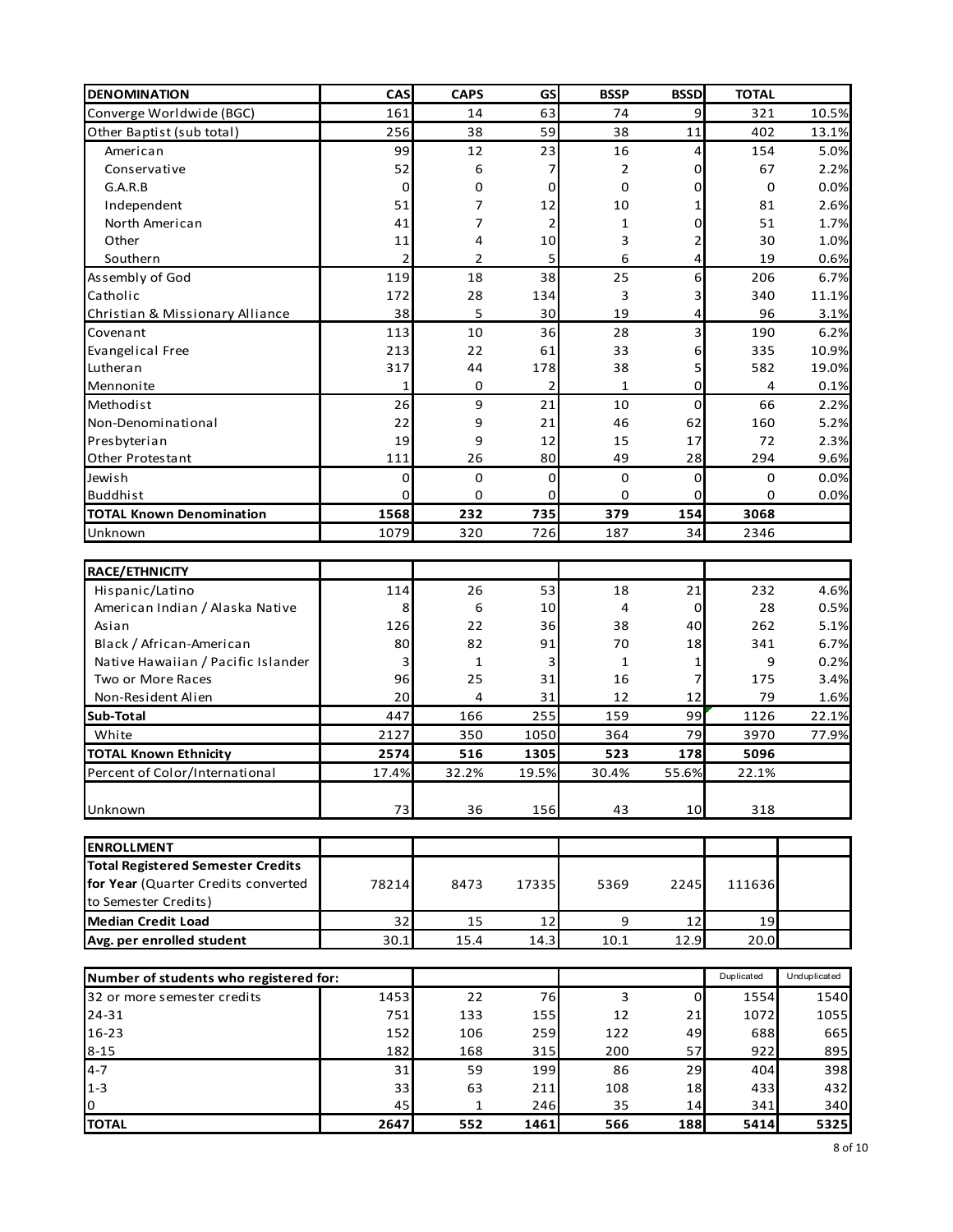| <b>STATE</b>                            | CAS                              |        | <b>CAPS</b>                  |              | GS             |              | <b>BSSP</b>    |              | <b>BSSD</b>  |        | <b>TOTAL</b>                     |              |
|-----------------------------------------|----------------------------------|--------|------------------------------|--------------|----------------|--------------|----------------|--------------|--------------|--------|----------------------------------|--------------|
| Alabama                                 |                                  |        |                              |              | $\mathbf 1$    | 0.1%         | $\overline{2}$ | 0.4%         |              |        | 3                                | 0.1%         |
| Alaska                                  | 4                                | 0.2%   |                              |              |                |              |                |              |              |        | 4                                | 0.1%         |
| Arizona                                 | $\overline{7}$                   | 0.3%   | $\mathbf 1$                  | 0.2%         | 5              | 0.3%         | 6              | 1.1%         |              |        | 19                               | 0.4%         |
| Arkansas                                |                                  |        | $\mathbf 1$                  | 0.2%         | $\mathbf 1$    | 0.1%         |                |              |              |        | $\overline{2}$                   | 0.0%         |
| California                              | 13                               | 0.5%   | 8                            | 1.4%         | 10             | 0.7%         | 71             | 12.5%        | 164          | 87.2%  | 266                              | 4.9%         |
| Colorado                                | 24                               | 0.9%   | $\mathbf 1$                  | 0.2%         | 8              | 0.5%         | 4              | 0.7%         |              |        | 37                               | 0.7%         |
| Connecticut                             | $\mathbf 1$                      | 0.0%   | $\overline{2}$               | 0.4%         |                |              | 3              | 0.5%         |              |        | 6                                | 0.1%         |
| D.C.                                    |                                  |        |                              |              |                |              |                |              |              |        |                                  |              |
| Delaware                                |                                  |        |                              |              | 1              | 0.1%         |                |              |              |        | $\mathbf{1}$                     | 0.0%         |
| Florida                                 | 9                                | 0.3%   | $\overline{2}$               | 0.4%         | 10             | 0.7%         | 10             | 1.8%         |              |        | 31                               | 0.6%         |
| Georgia                                 | 3                                | 0.1%   | 6                            | 1.1%         | 5              | 0.3%         | 4              | 0.7%         |              |        | 18                               | 0.3%         |
| Hawaii                                  |                                  |        | $\mathbf 1$                  | 0.2%         |                |              | 1              | 0.2%         |              |        | $\overline{2}$                   | 0.0%         |
| Idaho                                   | $\mathbf{1}$                     | 0.0%   |                              |              | $\overline{2}$ | 0.1%         | 3              | 0.5%         | $1\,$        | 0.5%   | $\overline{7}$                   | 0.1%         |
| Illinois                                | 45                               | 1.7%   | $\mathbf{2}$                 | 0.4%         | 10             | 0.7%         | 15             | 2.7%         |              |        | 72                               | 1.3%         |
| Indiana                                 | $1\,$                            | 0.0%   | $\mathbf{2}$                 | 0.4%         | $\overline{2}$ | 0.1%         | 9              | 1.6%         |              |        | 14                               | 0.3%         |
| lowa                                    | 60                               | 2.3%   | 3                            | 0.5%         | 10             | 0.7%         | 21             | 3.7%         | $\mathbf 1$  | 0.5%   | 95                               | 1.8%         |
| Kansas                                  | 3                                | 0.1%   | 3                            | 0.5%         | $1\,$          | 0.1%         | $\mathbf{1}$   | 0.2%         |              |        | 8                                | 0.1%         |
| Kentucky                                | $\mathbf 1$                      | 0.0%   | $\mathbf 1$                  | 0.2%         | $\mathbf 1$    | 0.1%         |                |              | $1\,$        | 0.5%   | 4                                | 0.1%         |
| Louisiana                               | $\mathbf 1$                      | 0.0%   | $\overline{2}$               | 0.4%         |                |              | $\mathbf{1}$   | 0.2%         |              |        | 4                                | 0.1%         |
| Maine                                   |                                  |        |                              |              |                |              | $\overline{2}$ | 0.4%         |              |        | 2                                | 0.0%         |
| Maryland                                | 5                                | 0.2%   | 1                            | 0.2%         | 4              | 0.3%         | 5              | 0.9%         | 1            | 0.5%   | 16                               | 0.3%         |
| Massachusetts                           | $\overline{2}$                   | 0.1%   | $\mathbf 1$                  | 0.2%         | $\mathbf{2}$   | 0.1%         | $\overline{2}$ | 0.4%         | $\mathbf 1$  | 0.5%   | 8                                | 0.1%         |
| Michigan                                | 6                                | 0.2%   | 3                            | 0.5%         | 4              | 0.3%         | 5              | 0.9%         |              |        | 18                               | 0.3%         |
| Minnesota                               | 2189                             | 82.7%  | 443                          | 80.3%        | 1168           | 79.9%        | 262            | 46.3%        |              |        | 4062                             | 75.0%        |
| Mississippi                             | $1\,$                            | 0.0%   | $\mathbf 1$                  | 0.2%         |                |              |                |              |              |        | $\overline{2}$                   | 0.0%         |
| Missouri                                | $\overline{2}$                   | 0.1%   | $\overline{2}$               | 0.4%         | 3              | 0.2%         | $1\,$          | 0.2%         |              |        | 8                                | 0.1%         |
| Montana                                 | 3                                | 0.1%   |                              |              | $1\,$          | 0.1%         | $\mathbf 1$    | 0.2%         |              |        | 5                                | 0.1%         |
| Nebraska                                | 11                               | 0.4%   | $\overline{2}$               | 0.4%         | $\mathbf 1$    | 0.1%         | 4              | 0.7%         |              |        | 18                               | 0.3%         |
| Nevada                                  |                                  |        | $\mathbf 1$                  | 0.2%         | $\overline{2}$ | 0.1%         | 1              | 0.2%         |              |        | 4                                | 0.1%         |
| New Hampshire                           |                                  |        |                              |              |                |              |                |              |              |        |                                  |              |
| New Jersey                              |                                  |        |                              |              | $\mathbf{1}$   | 0.1%         | 1              | 0.2%         |              |        | $\overline{2}$                   | 0.0%         |
| New Mexico                              | $\mathbf{1}$                     | 0.0%   | $\mathbf 1$                  | 0.2%         |                |              | 3              | 0.5%         |              |        | 5                                | 0.1%         |
| New York                                | $\overline{4}$                   | 0.2%   |                              |              | 3              | 0.2%         | 6              | 1.1%         |              |        | 13                               | 0.2%         |
| North Carolina                          | $\mathbf 1$                      | 0.0%   | 5                            | 0.9%         | 4              | 0.3%         | 5              | 0.9%         |              |        | 15                               | 0.3%         |
| North Dakota                            | 9                                | 0.3%   |                              |              | 4              | 0.3%         | 8              | 1.4%         |              |        | 21                               | 0.4%         |
| Ohio                                    | $\mathbf 1$                      | 0.0%   | 4                            | 0.7%         | $\overline{2}$ | 0.1%         | 8              | 1.4%         |              |        | 15                               | 0.3%         |
| Oklahoma                                | $\overline{2}$                   | 0.1%   | 4                            | 0.7%         | $1\,$          | 0.1%         |                |              |              |        | $\overline{7}$                   | 0.1%         |
| Oregon                                  | $\overline{2}$<br>$\overline{4}$ | 0.1%   | $\mathbf 1$<br>$\mathbf 1$   | 0.2%         | 3<br>4         | 0.2%         | 4<br>5         | 0.7%<br>0.9% |              |        | 10<br>14                         | 0.2%         |
| Pennsylvania                            |                                  | 0.2%   |                              | 0.2%         |                | 0.3%         |                |              |              |        |                                  | 0.3%         |
| Rhode Island                            |                                  |        |                              |              | $\mathbf{1}$   | 0.1%         | $1\,$          | 0.2%         |              |        | $\overline{2}$<br>$\overline{7}$ | 0.0%         |
| South Carolina<br>South Dakota          | $\mathbf{1}$                     | 0.0%   | $\mathbf 1$                  | 0.2%         | $1\,$          | 0.1%         | 3<br>4         | 0.5%<br>0.7% | $\mathbf{1}$ | 0.5%   |                                  | 0.1%         |
|                                         | 36                               | 1.4%   | $\overline{\mathbf{c}}$<br>7 | 0.4%         | 14<br>6        | 1.0%         | 3              |              |              |        | 56                               | 1.0%<br>0.3% |
| Tennessee                               | 17                               | 0.6%   | 8                            | 1.3%<br>1.4% | 9              | 0.4%<br>0.6% | 10             | 0.5%<br>1.8% | 5            | 2.7%   | 16<br>49                         | 0.9%         |
| Texas<br>Utah                           |                                  |        |                              |              |                |              | $\mathbf{1}$   | 0.2%         |              |        | $\mathbf{1}$                     | 0.0%         |
| Vermont                                 |                                  |        |                              |              |                |              |                |              |              |        |                                  |              |
| Virginia                                | $\overline{2}$                   | 0.1%   |                              |              | 8              | 0.5%         | 8              | 1.4%         |              |        | 18                               | 0.3%         |
| Washington                              | 10                               | 0.4%   | $\overline{2}$               | 0.4%         | 3              | 0.2%         | 8              | 1.4%         | $\mathbf{1}$ | 0.5%   | 24                               | 0.4%         |
| West Virginia                           |                                  |        |                              |              | $\mathbf{1}$   | 0.1%         | $\,1\,$        | 0.2%         |              |        | $\overline{2}$                   | 0.0%         |
| Wisconsin                               | 144                              | 5.4%   | 22                           | 4.0%         | 44             | 3.0%         | 35             | 6.2%         |              |        | 245                              | 4.5%         |
| Wyoming                                 |                                  |        |                              |              |                |              |                |              |              |        |                                  |              |
| Sub-total, US                           | 2626                             | 99.2%  | 547                          | 99.1%        | 1361           | 93.2%        | 548            | 96.8%        | 176          | 93.6%  | 5258                             | 97.1%        |
|                                         |                                  |        |                              |              |                |              |                |              |              |        |                                  |              |
|                                         |                                  |        |                              |              | $1\,$          | 0.1%         | 1              | 0.2%         |              |        | $\overline{2}$                   |              |
| Military - Europe<br>Military - Pacific |                                  |        |                              |              |                |              |                |              |              |        |                                  | 0.0%         |
| Foreign Address*                        | $\mathbf{1}$                     | 0.0%   | $\mathbf 1$                  | 0.2%         | 68             | 4.7%         | 5              | 0.9%         |              |        | 75                               | 1.4%         |
| International (Visa)                    | 20                               | 0.8%   | 4                            | 0.7%         | 31             | 2.1%         | 12             | 2.1%         | 12           | 6.4%   | 79                               | 1.5%         |
| <b>TOTAL Known</b>                      | 2647                             | 100.0% | 552                          | 100.0%       | 1461           | 100.0%       | 566            | 100.0%       | 188          | 100.0% | 5414                             |              |
|                                         |                                  |        |                              |              |                |              |                |              |              |        |                                  | 100.0%       |
| <b>Total Number of States</b>           | 36                               |        | 34                           |              | 39             |              | 41             |              | 9            |        | 47                               |              |
|                                         |                                  |        |                              |              |                |              |                |              |              |        |                                  |              |

\**Foreign Address* includes only US citizens and permanent residents who do not have a US address. US citizens and permanent residents with US addresses are included in appropriate state or territory above.